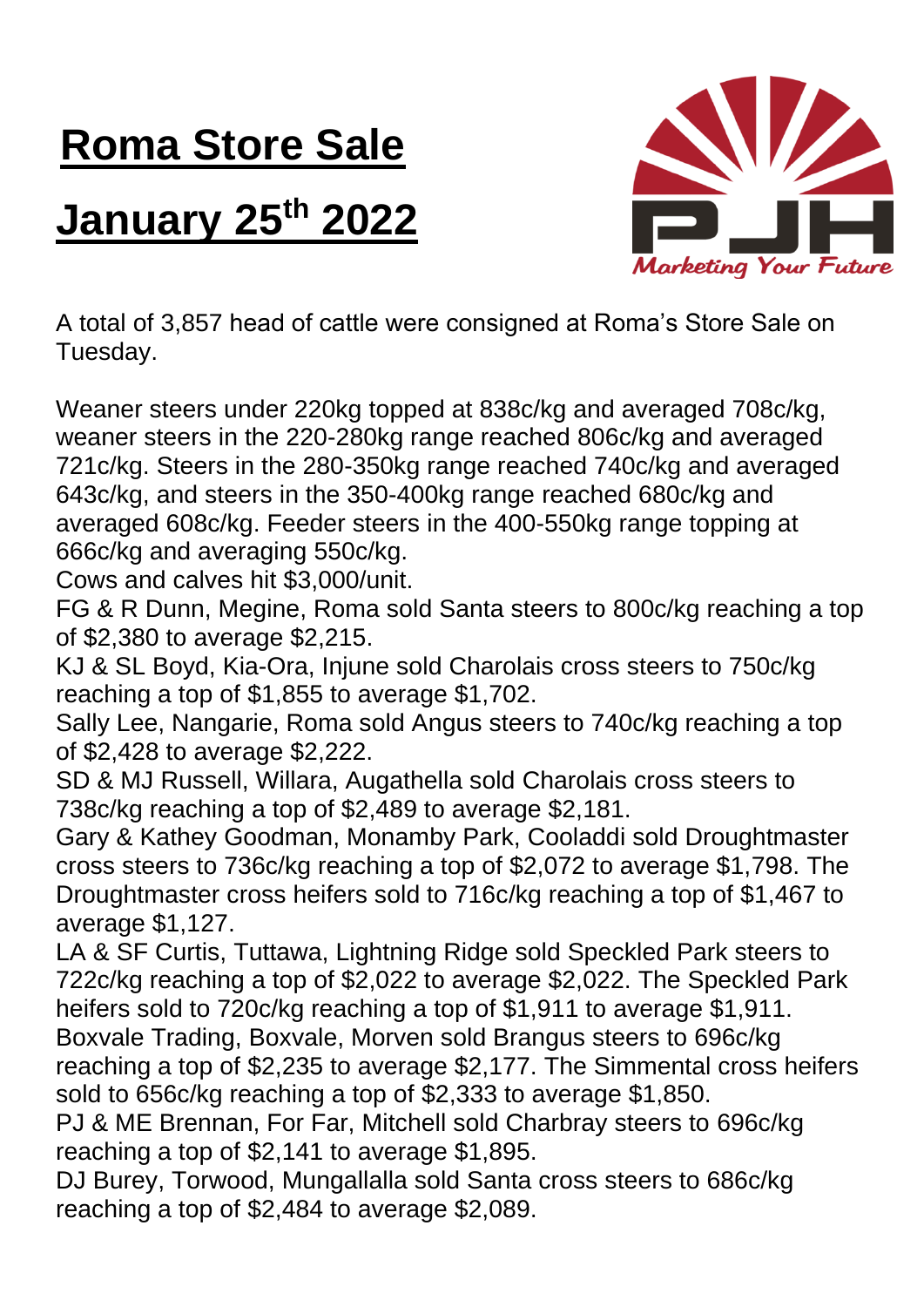PJ & N Nichol, Sutton Veney, Roma sold Angus cross steers to 686c/kg reaching a top of \$2,389 to average \$2,231.

RA & CL Bain, Mt Eden, Roma sold Angus cross steers to 680c/kg reaching a top of \$2,112 to average \$2,112.

Livistona Grazing, Palm Vista, Taroom sold Angus cross steers to 660c/kg reaching a top of \$2,176 to average \$2,044.

OR & SM Hams, Cooly, St George, Droughtmaster cross steers 656c/kg reaching a top of \$1,948 to average \$1,948.

BJ & WR Taylor, Marjundale, Injune sold Charolais cross steers to 654c/kg reaching a top of \$2,439 to average \$2,062. The Charolais cross heifers sold to 634c/kg reaching a top of \$2,020 to average \$1,814. Cornish Grazing PTY LTD, Strathdale, Mitchell sold Charolais steers to

650c/kg reaching a top of \$2,439 to average \$2,332.

JG & LT Cross, Quandong, Dirranbandi sold Santa steers to 640c/kg reaching a top of \$2,492 to average \$2,284.

Todd Cattle Co PTY LTD, Munnaweena, Mitchell sold Brangus cross steers to 626c/kg reaching a top of \$2,384 to average \$2,217.

Neven Grazing Co, Blue Hills, Injune sold Simmental cross steers to 616c/kg reaching a top of \$2,305 to average \$2,223. The Simmental heifers sold to 620c/kg reaching a top of \$2,032 to average \$1,989. RGL Tully, Homebush Lane, Mitchell sold Santa cross steers 600c/kg reaching a top of \$1,987 to average \$1,987.

EJ & CF Rolfe, Nindinna, Roma sold Romagnola steers to 586c/kg reaching a top of \$2,234 to average \$1,975. The Romagnola heifers sold to 540c/kg reaching a top of \$1,787 to average \$1,631.

ML Oakman, Bungarra, Wandoan sold Angus cross steers to 582c/kg reaching a top of \$2,814 to average \$2,702.

RG & RG Becker, Old Bogandilla, Dulacca sold Droughtmaster cross steers to 560c/kg reaching a top of \$2,751 to average \$2,464.

Spiven PTY LTD, Roma sold Droughtmaster cross steers to 556c/kg reaching a top of \$2,455 to average \$2,353.

Spreadborough Past Co, Finsbury Park, Roma sold Droughtmaster steers to 540c/kg reaching a top of \$2,657 to average \$2,586.

TC & MD Busiko, Alice Ridge, Roma sold Brahman steers to 532c/kg reaching a top of \$2,365 to average \$2,284.

Heifers under 220kg topped at 778c/kg and averaged 604c/kg, while heifers in the 220-280kg range topped at 726c/kg and averaged 623c/kg.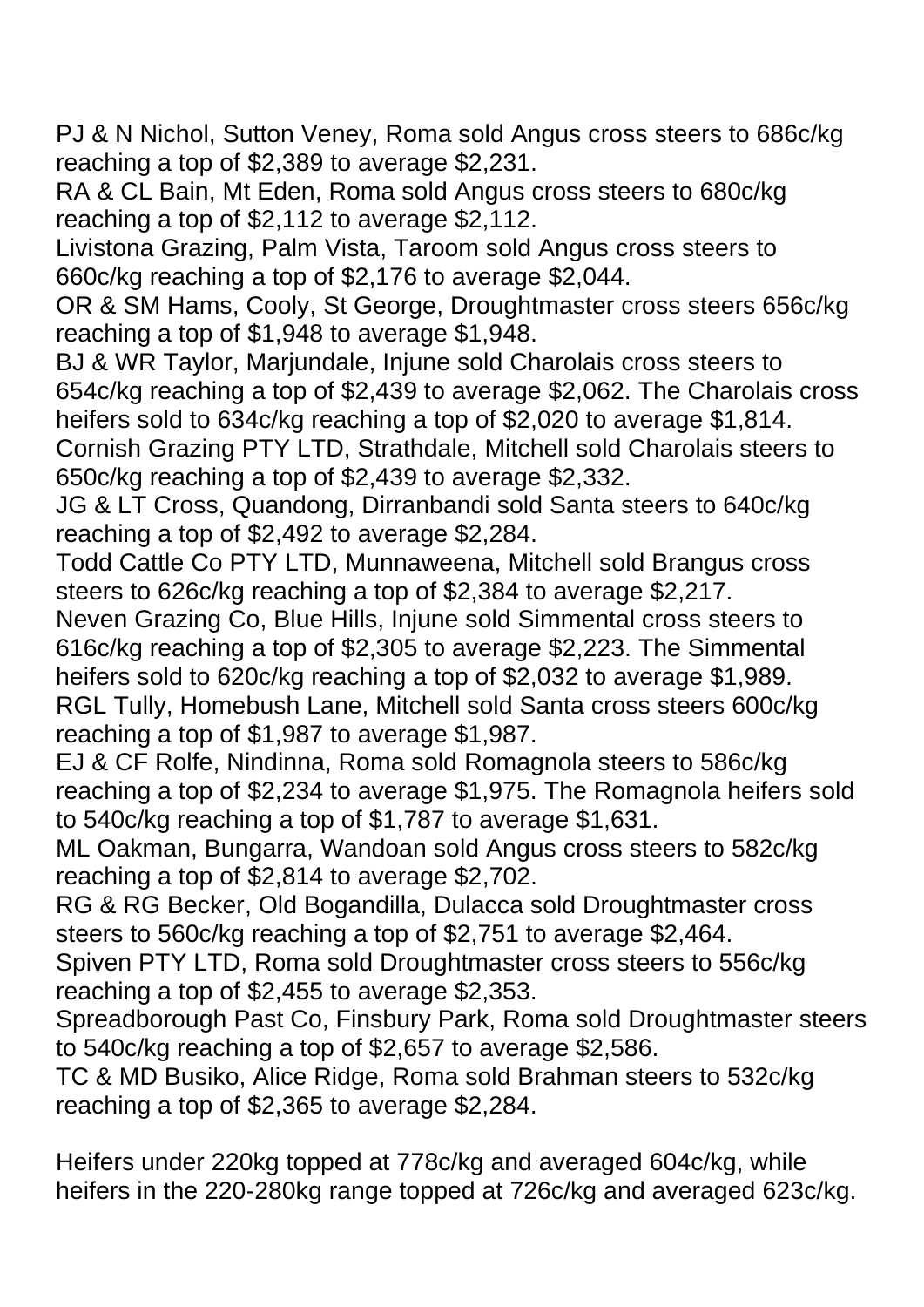Heifers in the 280-350kg range topped at 656c/kg, averaging 567c/kg.

Heifers in the 350-450kg range topped at 550c/kg, averaging 505c/kg. James A Cox, Coniston, Wyandra sold Angus cross heifers to 672c/kg reaching a top of \$1,620 to average \$1,612.

Davidson Livestock PTY LTD, Cheshire, Tambo sold Santa cross heifers to 662c/kg reaching a top of \$2,028 to average \$1,648.

Formosa Farming Co, Formosa Downs, Surat sold Santa cross heifers to 656c/kg reaching a top of \$1,984 to average \$1,654.

Purcell WD & JE, Bridgeman Downs, Roma sold Angus heifers to 654c/kg reaching a top of \$1,950 to average \$1,950.

Cooba Cattle Co, Cooba, Glenmorgan sold Charolais cross heifers to 630c/kg reaching a top of \$2,029 to average \$1,925.

Pobar D & J, Rocklea Charlton Park, Roma sold Charolais cross heifers to 628c/kg reaching a top of \$1,806 to average \$1,626.

Maunder Pastoral Co, Benbow, Wallumbilla sold Angus cross heifers to 548c/kg reaching a top of \$2,264 to average \$2,221.

MD & CR Redgen, The Rockies, Roma sold Angus cross heifers to 542c/kg reaching a top of \$1,702 to average \$1,702.

JH & BJ Amor, Carinya, Dulacca sold Braford heifers to 540c/kg reaching a top of \$1,903 to average \$1,854.

Cows in the 300-400kg range reached 430c/kg and averaged 398c/kg, while cows in the 400kg-500kg range reached 430c/kg and averaged 385c/kg. Cows over 500kg topped at 375c/kg, averaging 355c/kg. Girrahween Grazing Co, Camara, Aramac sold Droughtmaster cows to 430c/kg reaching a top of \$1,888 to average \$1,766.

## *NEXT STORE SALE IS 1 st FEBRUARY PJH SELL 2 nd POSITION*